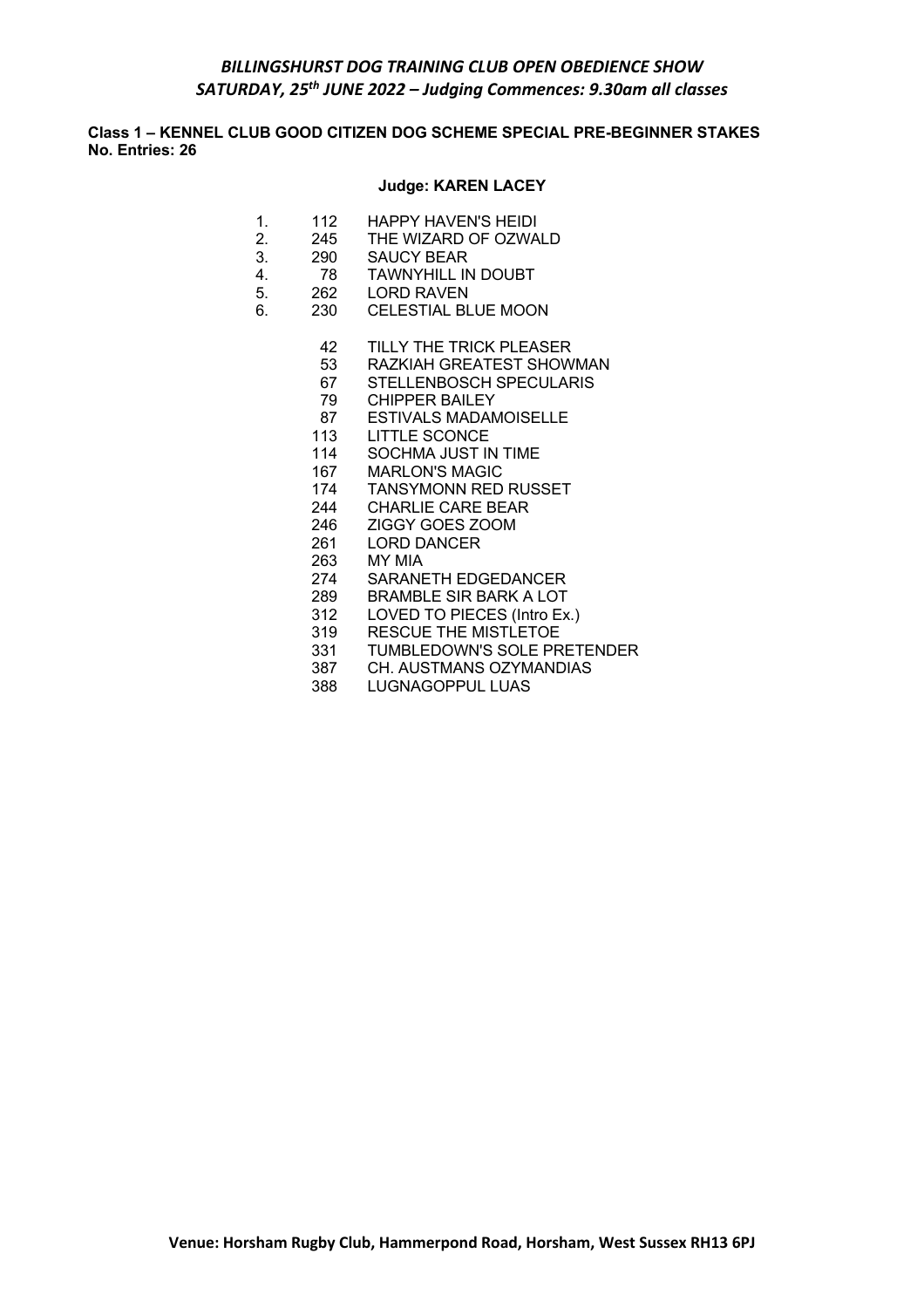# **Class 2 – PRE-BEGINNER DOG & BITCH No. Entries: 28**

# **Judge: MELINDA PARTNER**

| 1. |     | 167 MARLON'S MAGIC                |
|----|-----|-----------------------------------|
| 2. |     | 312 LOVED TO PIECES (Intro Ex.)   |
| 3. | 42  | TILLY THE TRICK PLEASER           |
| 4. |     | 387 CH. AUSTMANS OZYMANDIAS       |
| 5. |     | 53 RAZKIAH GREATEST SHOWMAN       |
| 6. | 331 | TUMBLEDOWN'S SOLE PRETENDER       |
|    |     | 67 STELLENBOSCH SPECULARIS        |
|    |     | 78 TAWNYHILL IN DOUBT             |
|    |     | 87 ESTIVALS MADAMOISELLE          |
|    |     | 110 GUSTAV FROM GLORY             |
|    |     | 112 HAPPY HAVEN'S HEIDI           |
|    |     | 113 LITTLE SCONCE                 |
|    |     | 114 SOCHMA JUST IN TIME           |
|    |     | 116 SIRIUSBELL LUKLA              |
|    | 174 | <b>TANSYMONN RED RUSSET</b>       |
|    |     | 176 GIANTLANDS LOLA               |
|    |     | 208 LIVEMORE LADY LULU            |
|    |     | 230 CELESTIAL BLUE MOON           |
|    |     | 244 CHARLIE CARE BEAR             |
|    |     | 245 THE WIZARD OF OZWALD          |
|    |     | 246 ZIGGY GOES ZOOM               |
|    | 262 | <b>LORD RAVEN</b>                 |
|    |     | 263 MY MIA                        |
|    | 273 | BLAMORDER LETS GET BLIZZY RL1 Ex. |
|    |     | 319 RESCUE THE MISTLETOE          |
|    | 330 | <b>TUMBLEDOWN VINTAGE SPIRIT</b>  |
|    |     | 376 GRACIE BELL ANNIE             |
|    | 388 | LUGNAGOPPUL LUAS                  |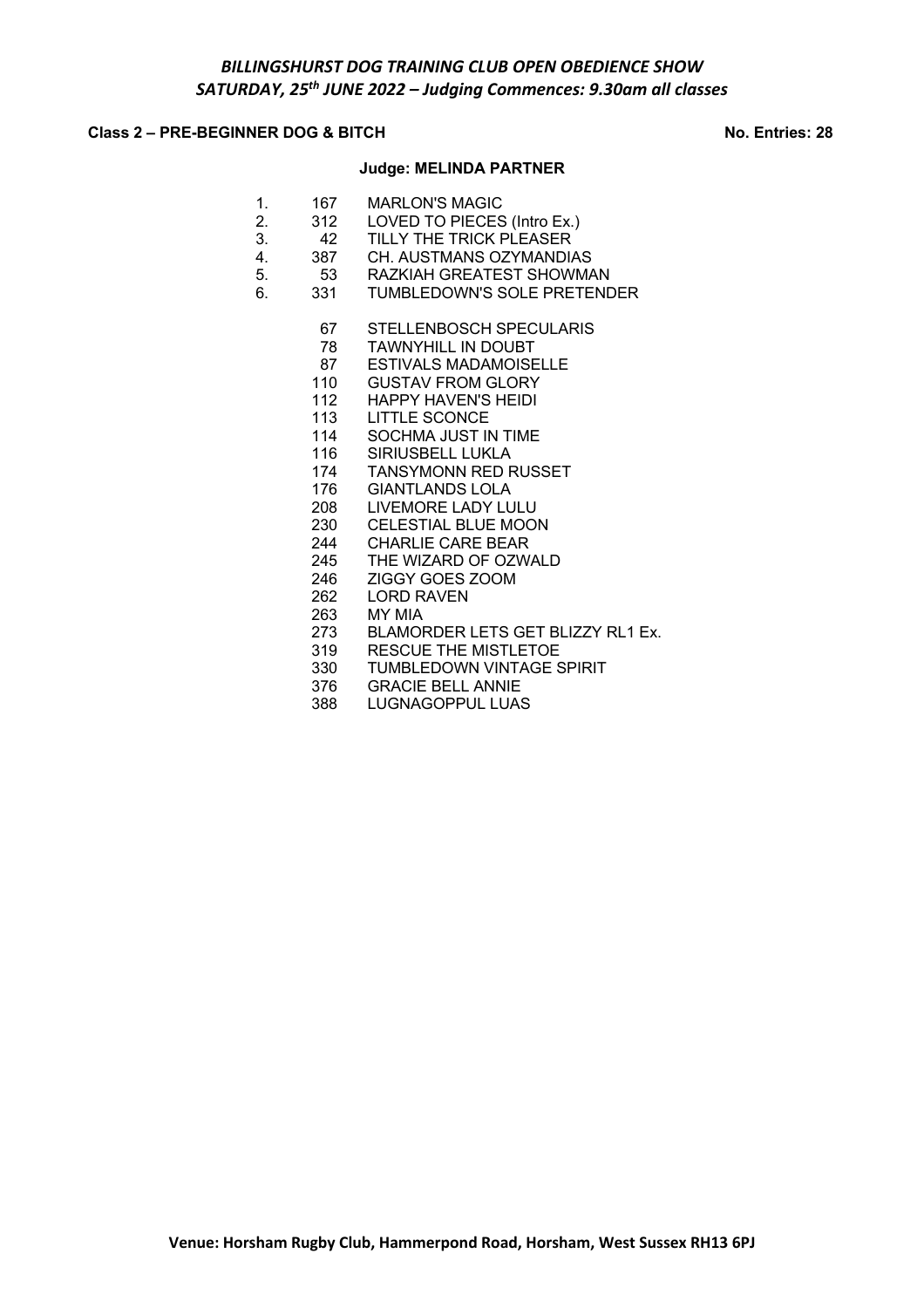# **Class 3 – BEGINNER DOG & BITCH No. Entries: 22**

## **Judge: ROB SUMMERFIELD**

- 1. 176 GIANTLANDS LOLA
- 2. 386 MENDIPSTAR RUMOUR MILL
- 3. 208 LIVEMORE LADY LULU
- 4. 351 TWINKLE TINKER LITTLE STAR
- 5. 110 GUSTAV FROM GLORY
- 6. 175 BRUNO BIGHEART
	- 69 CAMYLAW SHINING LIGHT<br>113 LITTLE SCONCE
	- LITTLE SCONCE
	- 115 SUNSET WARRIOR Pre-Beg. Ex., RL2 Ex.
	- 167 MARLON'S MAGIC
	- 182 STOCKYARD SANDYS STREAM
	- 238 KATHLYN'S SAMUI
	- 270 RUBY SUNRISE OF WIGHT
	- 275 MOONSEEKER SIRIUS
	- 277 SULANEVAEH TAKODA THANE<br>295 DRAKETOR DARTMOOR STAR
	- DRAKETOR DARTMOOR STAR AT CLOUDFALL
	- 312 LOVED TO PIECES (Intro Ex.)<br>329 SH. CH. ERIKACHEN CONAIRE A
	- SH. CH. ERIKACHEN CONAIRE AT TOLLISTY JW ShCM, ShCEx., VW
	- 350 TUPPENCE THRUPPENCE
	- 385 LONGWAVES THYME N TIDE
	- 387 CH. AUSTMANS OZYMANDIAS
	- 389 WATERCOMBE HALLI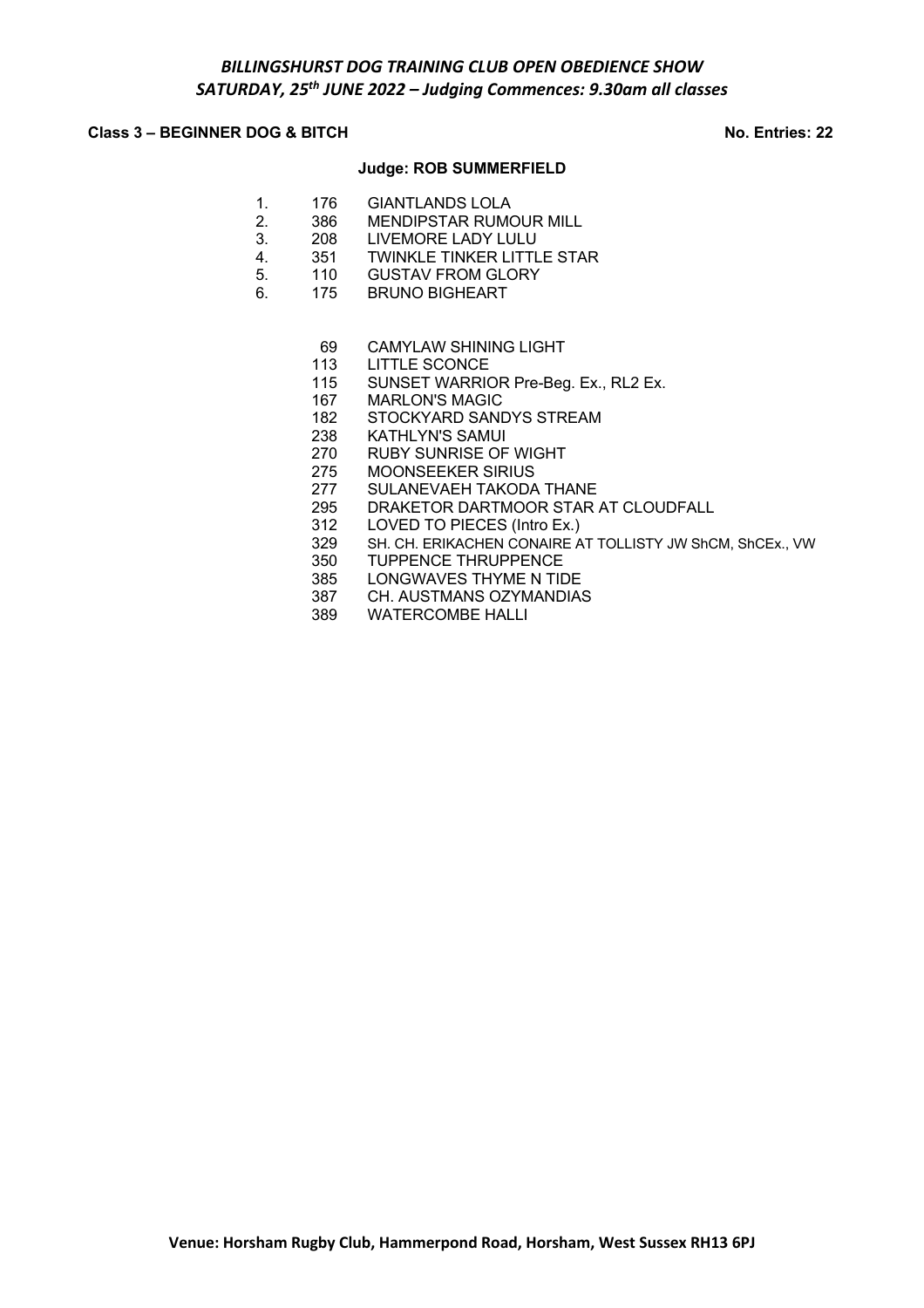# **Class 4 Pt.1 – NOVICE DOG Pt.1 No. Entries: 38**

## **Judge: RUSSELL BECQUE**

- 1. 235 SMARTIE MARTIE OF VALGRAYS 2. 277 SULANEVAEH TAKODA THANE
- 3. 99 JOEVANESS MR MERCURY (TAF)
- 4. 344 NELLINKA LAS VEGAS
- 5. 179 MOPTOPIA'S URIZON
- 6. 210 ZENVO DIAMOND GEEZER
	- 6 DEEANN RECKLESS ERIC
	-
	- 10 KINGSFARM LITTLE MIRACLE<br>30 TISPITZAS UNDERLANDIAN TISPITZAS UNDERLANDIAN
	- 33 JUPAVIA MIDNYTE MASQUERADE
	- 66 SHADOWTHORPE HAZARD A GUESS
	- 101 FIRETOUCH HE'ZZ MIGHTY FINE
	- 107 MICHAEL MOONBABY
	- 122 SERENPURSUT TOMATO OF RETHYMNI
	- 126 JEZZADDY ITS ONE LOOK
	- 129 FIRETOUCH STARRED DREAMER
	- 143 STARCOAST KAI
	- 157 BRECHFA TOUGH GUY TONKA
	- 161 STORMLAKE'S CASANOVA EYES
	- 164 HEWTHORN FIFTY SHADES OF RED
	- 195 KENXTWEN TURANO
	- 201 BIRKCROSS RAZZLE DAZZLE
	- 207 SIR DAVYS NELL STARGAZER
	- 217 AMBERBLAZE ENDLESS DREAM OF LAYASH
	- 222 STORMLAKE'S ORKA
	- 224 HERDA RUEMOUR
	- 228 CHUNKY BEAR
	- 285 FOXBARTON WAYWARD PRINCE
	- 292 CHOCHA MOOSE
	- 304 MEISTERWERK PANDA<br>317 QUILTERS KINGFISHER
	- QUILTERS KINGFISHER
	- 320 CASTOMYA RADIOACTIVE BOOST
	- 324 MOJUCA KING OF HEARTS
	- 335 REDCHARISMA MIDNIGHT RIDER
	- 341 RAVENVALLEY KINDER<br>362 SEAPOSER BOATMAN Z
	- 362 SEAPOSER BOATMAN ZACHARIAS<br>366 TEAL CREEK TICKET TO THE MOOI
	- 366 TEAL CREEK TICKET TO THE MOON<br>390 GOLDMALI STARMAN
	- 390 GOLDMALI STARMAN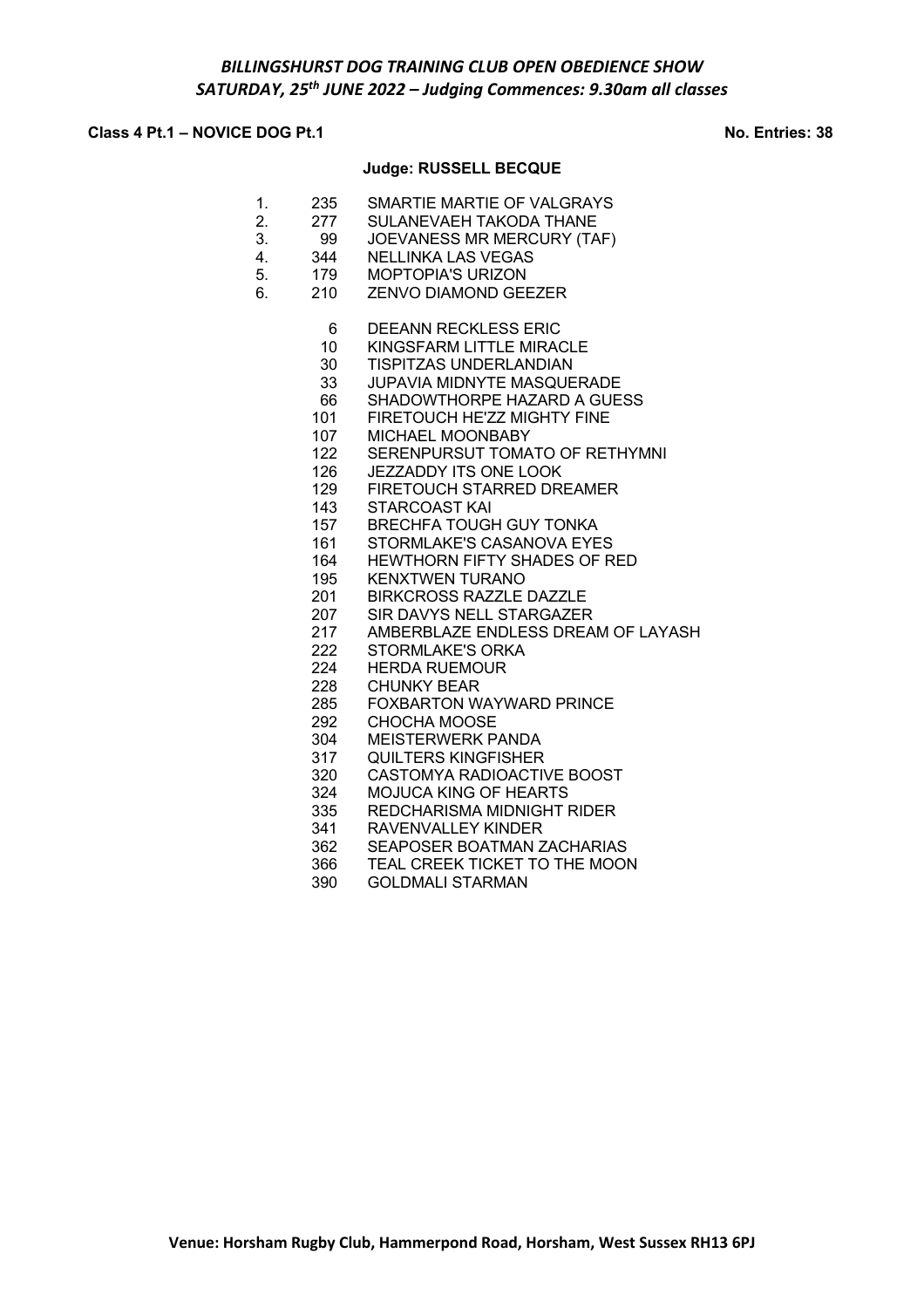# **Class 4 Pt.2 – NOVICE DOG Pt.2 No. Entries: 37**

### **Judge: CHRIS BLENKINSOP**

- 1. 329 SH. CH. ERIKACHEN CONAIRE AT TOLLISTY JW ShCM, ShCEx., VW
- 2. 223 STORMLAKE'S WARRIOR
- 3. 187 LUNAR MADNESS IN LAUDERDALE
- 4. 338 TAMAR RIO DE OURO
	- 5. 106 SOMNIATIS CATCH THAT SPY
	- 6. 7 DERMOT McSQUIRMOTT
		- 2 KALIAZAR ECLIPSE
		- 28 DEEANN DOING IT FOR DEVON<br>41 RED SKY AURORA
		- RED SKY AURORA
		- 49 SAPHIRE SKYOF PANTHEON<br>73 WYSEMARQUE TWIST OF FAT
		- WYSEMARQUE TWIST OF FATE
		- 92 ARLO NORTI BUT NICE
		- 98 JOEVANESS LOCKDOWN LUCIFER
		- 100 BEE'S RED LABEL
		- 104 BRECHFA TWIST AND SHOUT
		- 120 CARNO DONE 'N'DUSTED
		- 123 STILLMOOR FIRE COMET OF RETHYMNI
		- 124 M AND J HAPPY DAYS TIME TO JIVE
		- 133 CORNEROAK GOLDEN GLOBAL BOY
		- 139 APPLEBEL NUTMEG
		- 152 TRAIGH JUBILEE FLYPAST
		- 154 TILLYCHANCE MAGNUM OPUS
		- 163 HEWTHORN UNDER SIEGE
		- 183 FOXBARTON QUEENS CONSORT
		- 202 MIRAJE WINTERFELL
		- 209 SIXELA SIX OF DIAMONDS
		- 211 TISPITZA SAFE CRACKER<br>227 WYSEMARQUE KEEPSAKE
		- WYSEMARQUE KEEPSAKE
		- 255 CAPENATO PEACEKEEPER
		- 269 MISTER WOODY
		- 282 ESTERBON CIRCLE OF LIFE
		- 283 GHOSTLAND MAYTIME MAGIC
		- 313 KINGSFARM I'M SO LUCKY
		- 340 FALKENWALD CARBON
		- 351 TWINKLE TINKER LITTLE STAR<br>363 PEPSANNER FIREFLY
		- PEPSANNER FIREFLY
		- 386 MENDIPSTAR RUMOUR MILL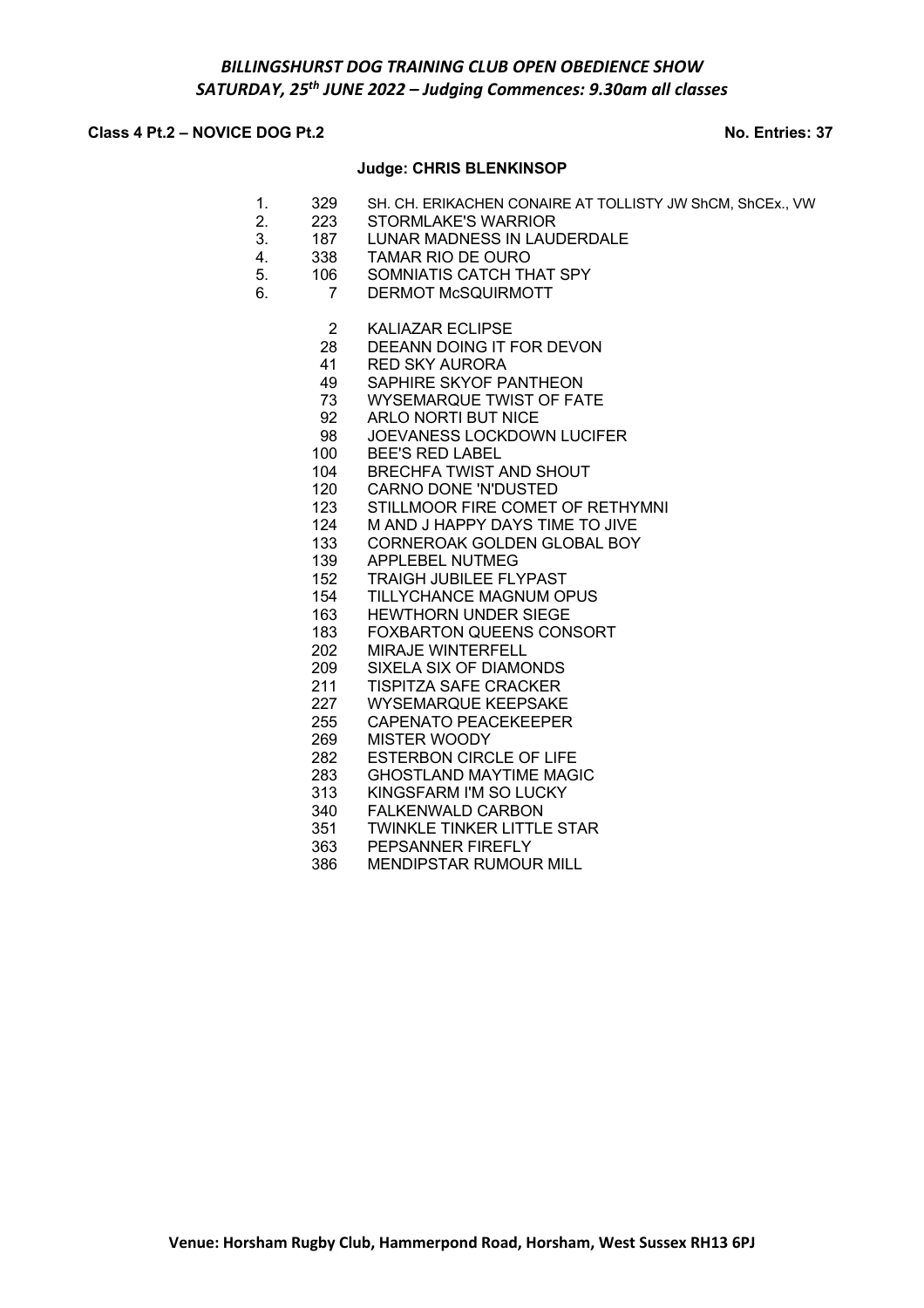# **Class 5 Pt.1 – NOVICE BITCH Pt.1 No. Entries: 35**

### **Judge: SHIRLEY BUDGEN**

- 1. 238 KATHLYN'S SAMUI
- 2. 213 DEEANN MAGICAL MADNESS OF KINGSFARM
- 3. 295 DRAKETOR DARTMOOR STAR AT CLOUDFALL
- 4. 65 KALIAZAR DIAMOND DELIGHT
- 5. 389 WATERCOMBE HALLI
- 6. 149 SARKAM MEANT TO BE
	- 14 POLLYVINALL BUNDEENA HEMP
	- 18 HAVASTORM DARK MATERIALS<br>23 RED ADMIRAL RUFUS
	- **RED ADMIRAL RUFUS**
	- 38 ALPANA A STATEMENT OF STYLE
	- 52 QUILTERS NATASHA
	- 60 FOXRIDGE SPRING MELODY
	- 71 ROBLEWOOD ABERLOUR
	- 80 CORNLARK HAYZEE MAIZEE
	- 90 MEISIEKIND
	- 108 CASBLAID WEAVER
	- 128 BIRKCROSS BLUE EYED DREAM<br>136 CAMBRIDGE CANDY FLOSS
	- CAMBRIDGE CANDY FLOSS
	- 140 ASTRA KALI
	- 194 WILLOW THE WISP
	- 219 WILLOW'S ONE TOUCH OF LAYASH
	- 232 JOEVANESS LITTLE SCARLET
	- 242 BIRKCROSS BOO BOO'S THE NAME
	- 256 TOUCH OF GRACE
	- 258 TAMBUZI WHO DARES WINS
	- 272 MOONWATER GOLDEN PHOENIX
	- 284 FOXBARTON LADY PENELOPE (Beg. Ex.)<br>293 TRAIGH JUBILEE FIRECRACKER
	- 293 TRAIGH JUBILEE FIRECRACKER<br>297 SEAPOSER TREASURE ISLAND
	- 297 SEAPOSER TREASURE ISLAND<br>306 DARIAN HAD ME AT HELLO
	- DARIAN HAD ME AT HELLO
	- 334 KALEAI MIDNIGHT SKY
	- 354 FIRETOUCH RED THEINE
	- 374 THE WONDER OF ALICE<br>378 MOONSEEKER USURIOU
	- MOONSEEKER USURIOUSLY SKY
	- 379 AMBERTOLLERS DEVOTION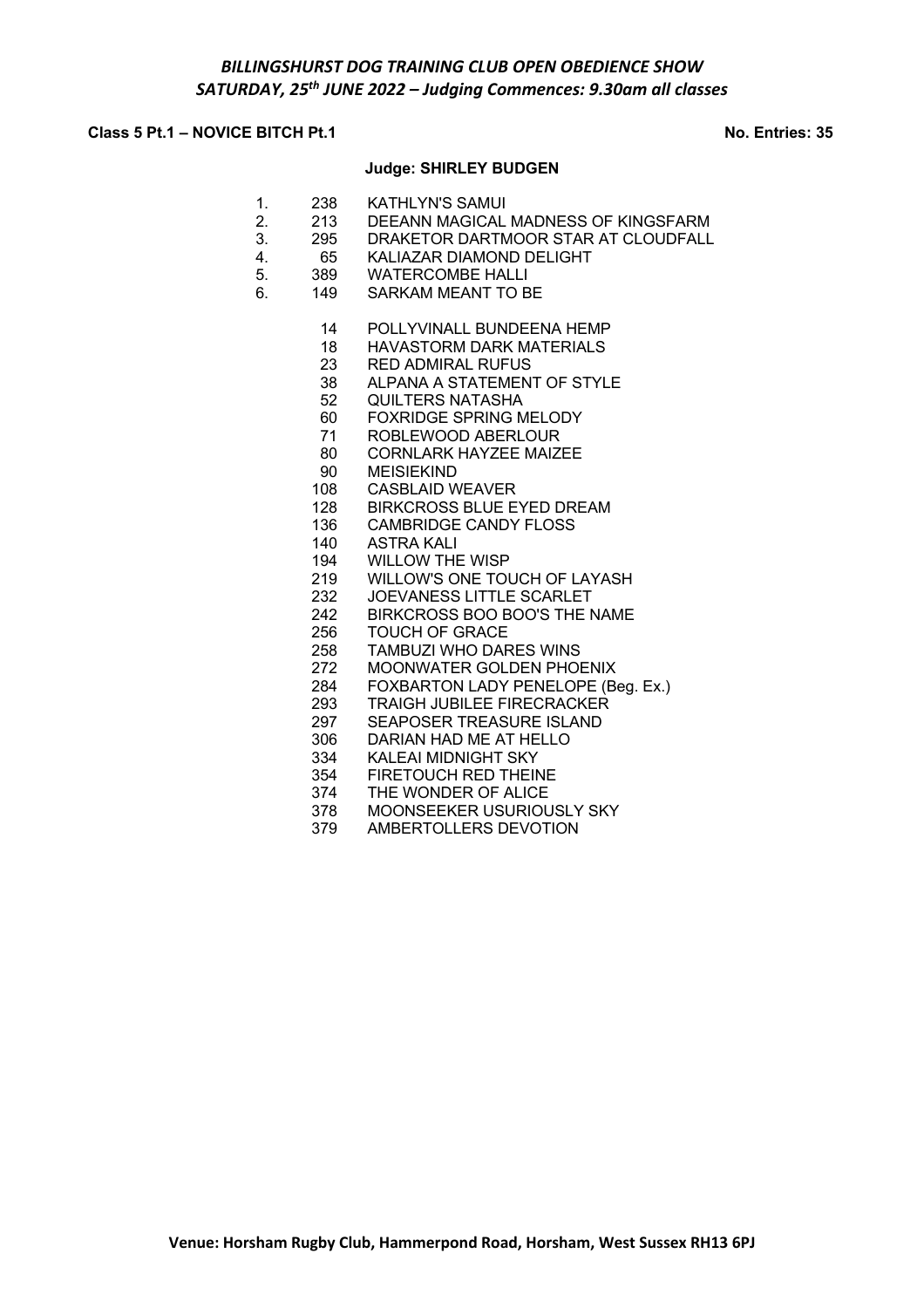# **Class 5 Pt.2 – NOVICE BITCH Pt.2 No. Entries: 35**

### **Judge: SERENA CUNNINGHAM**

- 1. 270 RUBY SUNRISE OF WIGHT
- 2. 192 STARSIDE WINTERS GHOST
- 3. 19 STILLMOOR SOLAR BREEZE AT DARKBECK
- 4. 377 FALKENWALD CINDER
- 5. 365 SARKHAM TOIL N TROUBLE
- 6. 105 BRECHFA NEON MOON
	- 3 SAPPHIRE INFERNO SKY
	-
	- 47 JETRIL JACKPOT<br>50 DEEANN DILEMM DEEANN DILEMMA
	- 58 RISINGTIDES LADY OPAL
	- 62 ASTRA BELL BELLA
	- 70 HANANS GOLDEN THREAD
	- 77 HARCO'S AXI
	- 85 MOONSPINNER AGATHA CACKLE
	- 91 THE HUFFLEPUFF
	- 135 ALESESHEP TULA BULA
	- 150 JEPLONG PERFECT SONATA<br>160 WYCHNMUTTS ZODIAC KIRST
	-
	- 160 WYCHNMUTTS ZODIAC KIRSTY<br>212 AMY OF AYSHIRE AT KINGSFAR AMY OF AYSHIRE AT KINGSFARM
	- 229 TAWNY HILL RAFFLES
	- 240 WYCHNMUTTS RUBY
	- 247 ONE ANGEL IN DISGUISE
	- 248 LUPITOONZ DANCE MONKEY
	- 260 FREYASWAY RUNE KANO
	- 278 MOONWATER HIGHTIME
	- 286 HANANS EVIE WONDER
	- 301 WYSEMARQUE LITTLE RASKAL
	- 311 TIVALAKE ANYTHING GOES AT TOLLISTY JW<br>315 FREYASWAY LAGOS FLOW
		- FREYASWAY LAGOS FLOW
		- 326 HANANS GOLDEN GIRL<br>345 RAZKIAH DESTINYS CH
		- RAZKIAH DESTINYS CHILD
		- 352 DEEANN HEATWAVE MAYHEM
	- 353 DEEANN MAYBE MYSTICAL<br>368 SOLOYAL TIPPING THE VEL<br>385 LONGWAVES THYME N TIDE
	- SOLOYAL TIPPING THE VELVET
	- LONGWAVES THYME N TIDE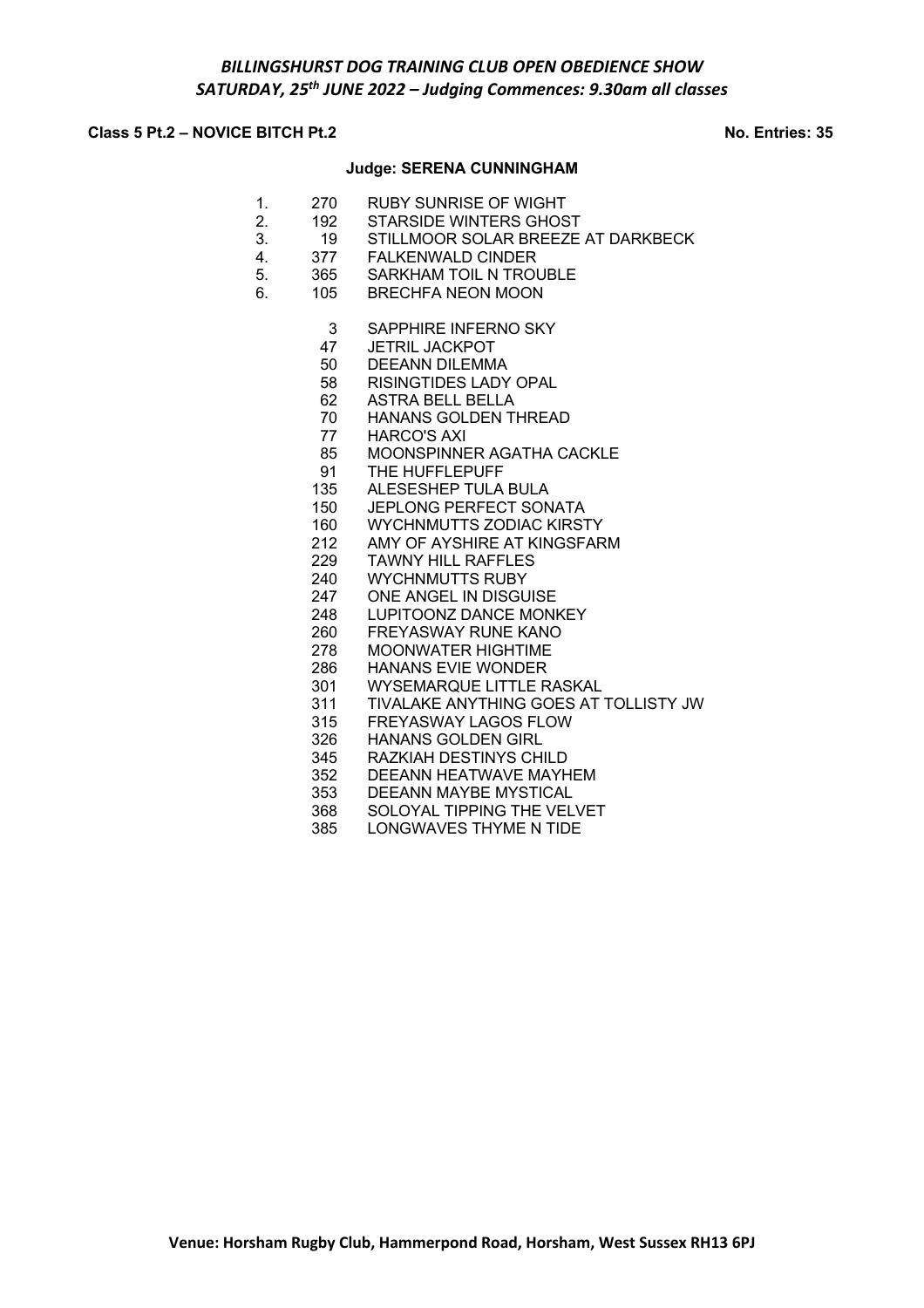# **Class 6 – CLASS 'A' DOG No. Entries: 53**

# **Judge: BRIAN REED**

| 1.<br>2.<br>3.<br>4.<br>5.<br>6. | 100<br>335<br>41<br>282<br>124<br>321 | <b>BEE'S RED LABEL</b><br>REDCHARISMA MIDNIGHT RIDER<br><b>RED SKY AURORA</b><br>ESTERBON CIRCLE OF LIFE<br>M AND J HAPPY DAYS TIME TO JIVE<br>FIRETOUCH GREAT XPECTATION |
|----------------------------------|---------------------------------------|---------------------------------------------------------------------------------------------------------------------------------------------------------------------------|
|                                  | 6<br>17                               | <b>DEEANN RECKLESS ERIC</b><br>KETHINNA MY JOHN DEERE Nov. Ex.                                                                                                            |
|                                  | 40                                    | <b>BOURNEMOUTH BOY</b>                                                                                                                                                    |
|                                  | 49                                    | SAPHIRE SKYOF PANTHEON                                                                                                                                                    |
|                                  | 57                                    | JEPLONG SMOKE IN THE MIST                                                                                                                                                 |
|                                  | 66                                    | SHADOWTHORPE HAZARD A GUESS                                                                                                                                               |
|                                  | 73                                    | <b>WYSEMARQUE TWIST OF FATE</b>                                                                                                                                           |
|                                  | 75                                    | GAYTONWOOD TWICE THE ONE                                                                                                                                                  |
|                                  | 76                                    | TRI NOTTA TRIPP A Ex.                                                                                                                                                     |
|                                  | 88<br>97                              | DEANN MAGICAL SECRET Nov. Ex.<br>JOEVANESS DEJA VU                                                                                                                        |
|                                  | 104                                   | <b>BRECHFA TWIST AND SHOUT</b>                                                                                                                                            |
|                                  | 106                                   | SOMNIATIS CATCH THAT SPY                                                                                                                                                  |
|                                  | 107                                   | MICHAEL MOONBABY                                                                                                                                                          |
|                                  | 129                                   | FIRETOUCH STARRED DREAMER                                                                                                                                                 |
|                                  | 138                                   | ZANYWAY HUCKLEBERRY FINN                                                                                                                                                  |
|                                  | 142                                   | <b>CARRAIG CULANN</b>                                                                                                                                                     |
|                                  | 145                                   | <b>DEMOLITION DASH</b>                                                                                                                                                    |
|                                  | 147                                   | KILNHURST KENTISH MAN                                                                                                                                                     |
|                                  | 154<br>178                            | TILLYCHANCE MAGNUM OPUS<br><b>WYCHNMUTTS BUGGY SWIRES</b>                                                                                                                 |
|                                  | 181                                   | STARDELL IZAR                                                                                                                                                             |
|                                  | 182                                   | STOCKYARD SANDYS STREAM                                                                                                                                                   |
|                                  | 183                                   | <b>FOXBARTON QUEENS CONSORT</b>                                                                                                                                           |
|                                  | 187                                   | LUNAR MADNESS IN LAUDERDALE                                                                                                                                               |
|                                  | 201                                   | <b>BIRKCROSS RAZZLE DAZZLE</b>                                                                                                                                            |
|                                  | 205                                   | <b>JOSTELLA ACES HIGH</b>                                                                                                                                                 |
|                                  | 206                                   | ONLY POWER DE LA ROUQUINE                                                                                                                                                 |
|                                  | 220<br>231                            | <b>SARKAM SHOCKWAVE</b><br>BRECHFA LUTE PLAYER Nov. Ex.                                                                                                                   |
|                                  | 233                                   | JANJELLY FUDDLED BOY                                                                                                                                                      |
|                                  | 235                                   | SMARTIE MARTIE OF VALGRAYS                                                                                                                                                |
|                                  | 241                                   | BORDERTIME BRING ME SUNSHIN                                                                                                                                               |
|                                  | 285                                   | <b>FOXBARTON WAYWARD PRINCE</b>                                                                                                                                           |
|                                  | 305                                   | SARKAM JUST A DREAM Nov. Ex.                                                                                                                                              |
|                                  | 308                                   | BORDERLAIR NE YO TEMPTATION Nov. Ex.                                                                                                                                      |
|                                  | 309                                   | <b>SEYMAW TEKAPO MAGIC</b>                                                                                                                                                |
|                                  | 324                                   | <b>MOJUCA KING OF HEARTS</b>                                                                                                                                              |
|                                  | 337<br>338                            | <b>TYEFOLD RODNEY</b><br><b>TAMAR RIO DE OURO</b>                                                                                                                         |
|                                  | 343                                   | <b>ARAXES FREKI</b>                                                                                                                                                       |
|                                  | 347                                   | ROKKITASSUN MACGYVER                                                                                                                                                      |
|                                  | 355                                   | <b>ARTFUL JAMMY DODGER</b>                                                                                                                                                |
|                                  | 362                                   | SEAPOSER BOATMAN ZACHARIAS                                                                                                                                                |
|                                  | 363                                   | PEPSANNER FIREFLY                                                                                                                                                         |
|                                  | 372                                   | RUSSELL SPROUT                                                                                                                                                            |
|                                  | 381                                   | STOCKYARD SECRET STETSON                                                                                                                                                  |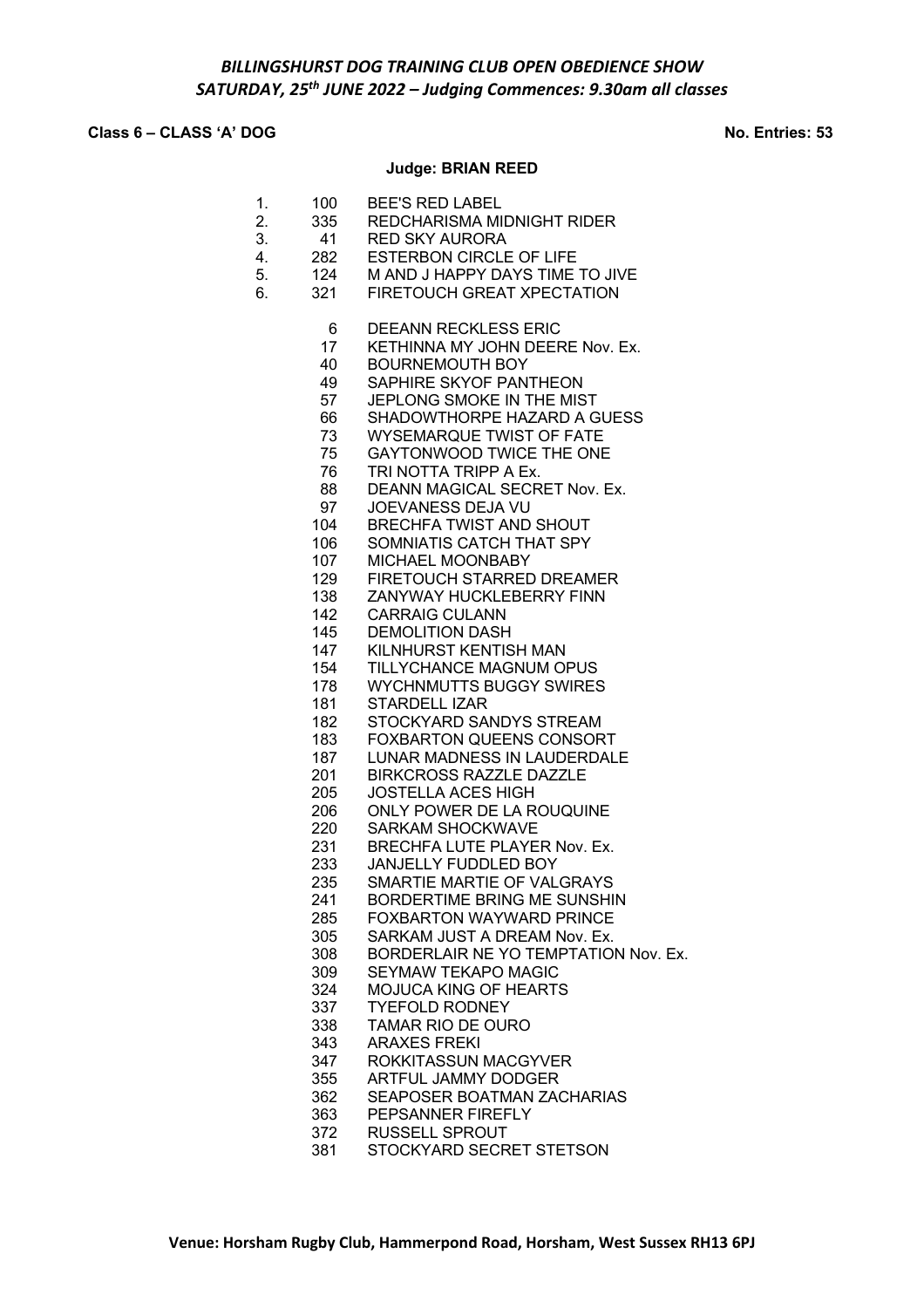# **Class 7 – CLASS 'A' BITCH No. Entries: 59**

# **Judge: LYN JOHNSON**

| 1.<br>2.<br>3.<br>4.<br>5.<br>6. | 128<br>284<br>90<br>374<br>71<br>286 | <b>BIRKCROSS BLUE EYED DREAM</b><br>FOXBARTON LADY PENELOPE (Beg. Ex.)<br><b>MEISIEKIND</b><br>THE WONDER OF ALICE<br>ROBLEWOOD ABERLOUR<br><b>HANANS EVIE WONDER</b> |
|----------------------------------|--------------------------------------|-----------------------------------------------------------------------------------------------------------------------------------------------------------------------|
|                                  | 3<br>5                               | SAPPHIRE INFERNO SKY<br>SOMANIC WOTSIT ALL ABOUT AT CHALKWELL                                                                                                         |
|                                  | 9                                    | YOKHUNI LITTLE LAVENDER                                                                                                                                               |
|                                  | 11                                   | KINGSFARM LAST STANDING                                                                                                                                               |
|                                  | 18                                   | <b>HAVASTORM DARK MATERIALS</b>                                                                                                                                       |
|                                  | 29                                   | <b>CLARMERS KWITCHA TALKING</b>                                                                                                                                       |
|                                  | 52 <sub>2</sub><br>58                | <b>QUILTERS NATASHA</b><br>RISINGTIDES LADY OPAL                                                                                                                      |
|                                  | 59                                   | SAVANNAH SONG Nov. Ex.                                                                                                                                                |
|                                  | 61                                   | <b>WESTONING BENDAZZLE RIVA</b>                                                                                                                                       |
|                                  | 62                                   | <b>ASTRA BELL BELLA</b>                                                                                                                                               |
|                                  | 65                                   | KALIAZAR DIAMOND DELIGHT                                                                                                                                              |
|                                  | 70<br>80                             | HANANS GOLDEN THREAD<br><b>CORNLARK HAYZEE MAIZEE</b>                                                                                                                 |
|                                  | 85                                   | <b>MOONSPINNER AGATHA CACKLE</b>                                                                                                                                      |
|                                  | 96                                   | <b>SPARKLING RUBY</b>                                                                                                                                                 |
|                                  | 105                                  | <b>BRECHFA NEON MOON</b>                                                                                                                                              |
|                                  | 108                                  | <b>CASBLAID WEAVER</b>                                                                                                                                                |
|                                  | 118<br>121                           | BRECHFA TUTTI FRUTTI Nov. Ex.                                                                                                                                         |
|                                  | 135                                  | <b>GUNRAN DEMETER OF RETHYMNI</b><br>ALESESHEP TULA BULA                                                                                                              |
|                                  | 141                                  | <b>ASTRA PIPPA</b>                                                                                                                                                    |
|                                  | 156                                  | <b>GEFNI HEAVENLY HOLLY</b>                                                                                                                                           |
|                                  | 159                                  | <b>WYCHNMUTTS LUDMILLA CAKE</b>                                                                                                                                       |
|                                  | 171<br>172                           | <b>DEEANN MISTY WATERS</b>                                                                                                                                            |
|                                  | 173                                  | <b>GRACIES BACK TO BLACK</b><br>FOXTWIST TOUCH OF ICE                                                                                                                 |
|                                  | 189                                  | <b>TRUGGERS BLUE ONYX</b>                                                                                                                                             |
|                                  | 191                                  | STILEBRIDGE LADY LOLA                                                                                                                                                 |
|                                  | 200                                  | MOONWATER MYSTIQUE                                                                                                                                                    |
|                                  | 215                                  | KINGSFARM NEW EDITION                                                                                                                                                 |
|                                  | 225<br>229                           | <b>EGLWYS WHIZZ AT WYSEMARQUE</b><br><b>TAWNY HILL RAFFLES</b>                                                                                                        |
|                                  | 239                                  | <b>WYCHNMUTTS PIPPINA</b>                                                                                                                                             |
|                                  | 242                                  | BIRKCROSS BOO BOO'S THE NAME                                                                                                                                          |
|                                  | 254                                  | <b>KALIAZAR DEVINE</b>                                                                                                                                                |
|                                  | 259                                  | WILCHAY RISING MIST                                                                                                                                                   |
|                                  | 260<br>268                           | <b>FREYASWAY RUNE KANO</b><br>HOLLY EVE                                                                                                                               |
|                                  | 271                                  | <b>CARISHILL ISOBELLA</b>                                                                                                                                             |
|                                  | 272                                  | MOONWATER GOLDEN PHOENIX                                                                                                                                              |
|                                  | 278                                  | <b>MOONWATER HIGHTIME</b>                                                                                                                                             |
|                                  | 280                                  | SUNNYDEAN DANCING QUEEN                                                                                                                                               |
|                                  | 288<br>301                           | <b>WILD ROSEMARY BEATTIE</b><br><b>WYSEMARQUE LITTLE RASKAL</b>                                                                                                       |
|                                  | 303                                  | <b>WESTONING MAJOR SCANDAL</b>                                                                                                                                        |
|                                  | 306                                  | DARIAN HAD ME AT HELLO                                                                                                                                                |
|                                  | 311                                  | TIVALAKE ANYTHING GOES AT TOLLISTY JW                                                                                                                                 |
|                                  | 323                                  | A TOUCH OF DARK 'N' STORMY                                                                                                                                            |
|                                  | 326<br>353                           | <b>HANANS GOLDEN GIRL</b><br><b>DEEANN MAYBE MYSTICAL</b>                                                                                                             |
|                                  | 371                                  | TRIJEM MISCHIEF MANAGED                                                                                                                                               |
|                                  | 379                                  | AMBERTOLLERS DEVOTION                                                                                                                                                 |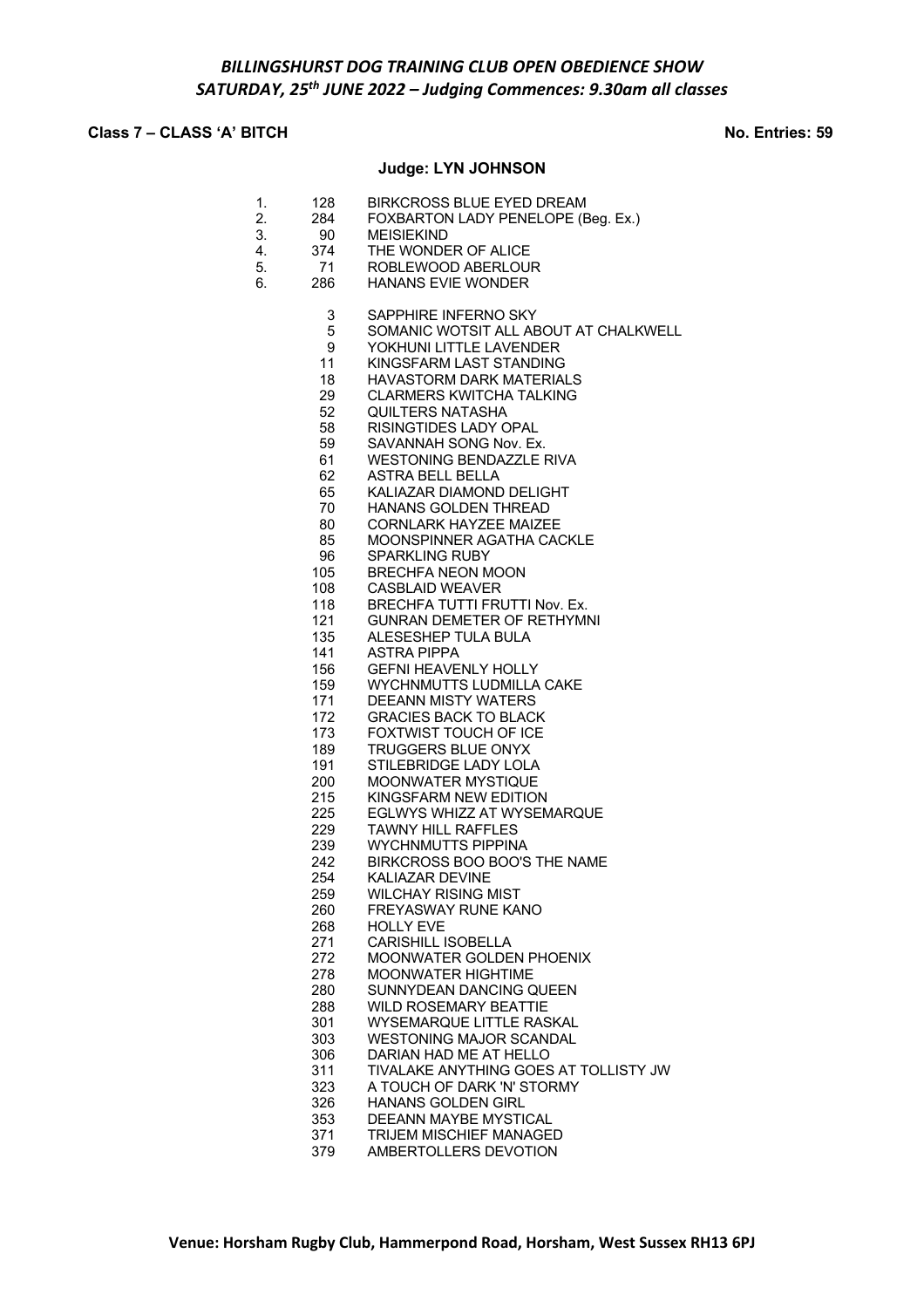# **Class 8 – CLASS 'B' DOG No. Entries: 38**

# **Judge: FRAN GODFREY**

| 1.<br>2.<br>3.<br>4.<br>5.<br>6. | 138<br>304<br>233<br>101<br>309<br>145 | ZANYWAY HUCKLEBERRY FINN<br><b>MEISTERWERK PANDA</b><br><b>JANJELLY FUDDLED BOY</b><br>FIRETOUCH HE'ZZ MIGHTY FINE<br><b>SEYMAW TEKAPO MAGIC</b><br><b>DEMOLITION DASH</b> |
|----------------------------------|----------------------------------------|----------------------------------------------------------------------------------------------------------------------------------------------------------------------------|
|                                  | 1                                      | <b>KALIAZAR CRUIZE</b>                                                                                                                                                     |
|                                  | 4                                      | CHALKWELL WORTH A SHOT                                                                                                                                                     |
|                                  | 46                                     | ZANYWAY THE TEMPEST                                                                                                                                                        |
|                                  | 76                                     | TRI NOTTA TRIPP A Ex.                                                                                                                                                      |
|                                  | 97                                     | JOEVANESS DEJA VU                                                                                                                                                          |
|                                  | 111<br>119                             | <b>KERFCOLLIE BLUEBEARD</b><br><b>STARDELL TARVOS</b>                                                                                                                      |
|                                  | 144                                    | <b>DUTCH NAVY SEAL</b>                                                                                                                                                     |
|                                  | 147                                    | KILNHURST KENTISH MAN                                                                                                                                                      |
|                                  | 181                                    | <b>STARDELL IZAR</b>                                                                                                                                                       |
|                                  | 196                                    | SARKAM KING OF DIAMONDS                                                                                                                                                    |
|                                  | 203                                    | <b>ASCHENAR WICHITA</b>                                                                                                                                                    |
|                                  | 204                                    | <b>BRIABAR BEACH BOY</b>                                                                                                                                                   |
|                                  | 206                                    | <b>ONLY POWER DE LA ROUQUINE</b>                                                                                                                                           |
|                                  | 209                                    | <b>SIXELA SIX OF DIAMONDS</b>                                                                                                                                              |
|                                  | 220                                    | <b>SARKAM SHOCKWAVE</b>                                                                                                                                                    |
|                                  | 221                                    | <b>BORDERPOPS BUZZ LIGHT PAW</b>                                                                                                                                           |
|                                  | 243                                    | <b>OUTTA THE BLACK A Ex.</b>                                                                                                                                               |
|                                  | 249                                    | FIRETOUCH HE'ZZ SO SCRUMMY                                                                                                                                                 |
|                                  | 291                                    | <b>BIRKCROSS GHOST RIDER</b>                                                                                                                                               |
|                                  | 300                                    | <b>BORDERLAIR BUSBY BOOTS</b>                                                                                                                                              |
|                                  | 305                                    | SARKAM JUST A DREAM Nov. Ex.                                                                                                                                               |
|                                  | 308                                    | BORDERLAIR NE YO TEMPTATION Nov. Ex.                                                                                                                                       |
|                                  | 321                                    | FIRETOUCH GREAT XPECTATION                                                                                                                                                 |
|                                  | 338                                    | <b>TAMAR RIO DE OURO</b>                                                                                                                                                   |
|                                  | 342                                    | <b>ROSEHAUS ATHOS</b>                                                                                                                                                      |
|                                  | 346                                    | <b>TRIBBROOK MARAUDERS MAP</b>                                                                                                                                             |
|                                  | 348<br>367                             | BAWDENFLIGHT FARKLEBERRY AT WAGGINMUTT<br>BORDERPRIDE KEEP A SECRET A Ex.                                                                                                  |
|                                  | 372                                    | <b>RUSSELL SPROUT</b>                                                                                                                                                      |
|                                  | 373                                    | SUNNYDEAN REACH FOR THE SKY                                                                                                                                                |
|                                  | 381                                    | STOCKYARD SECRET STETSON                                                                                                                                                   |
|                                  |                                        |                                                                                                                                                                            |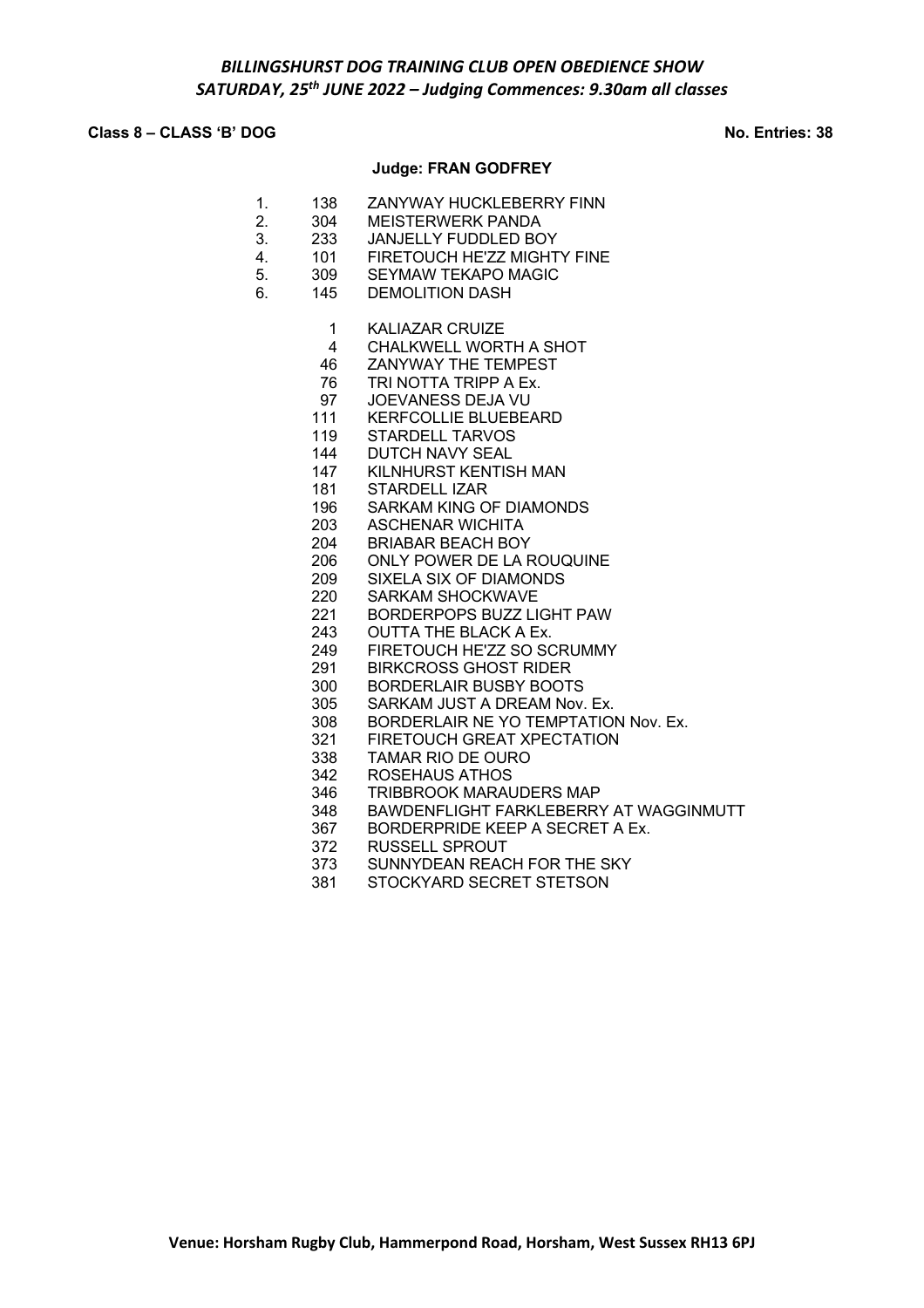# **Class 9 – CLASS 'B' BITCH No. Entries: 41**

# **Judge: IAN APPLETON**

| 1.<br>2.<br>3.<br>4.<br>5.<br>6. | 29<br>306<br>247<br>61<br>225<br>109                                                                                                                     | <b>CLARMERS KWITCHA TALKING</b><br>DARIAN HAD ME AT HELLO<br>ONE ANGEL IN DISGUISE<br><b>WESTONING BENDAZZLE RIVA</b><br>EGLWYS WHIZZ AT WYSEMARQUE<br>ZANYWAY BILLIE JEAN A Ex.                                                                                                                                                                                                                                                                                                                                                                                                                                                                                                                          |
|----------------------------------|----------------------------------------------------------------------------------------------------------------------------------------------------------|-----------------------------------------------------------------------------------------------------------------------------------------------------------------------------------------------------------------------------------------------------------------------------------------------------------------------------------------------------------------------------------------------------------------------------------------------------------------------------------------------------------------------------------------------------------------------------------------------------------------------------------------------------------------------------------------------------------|
|                                  | 9<br>15<br>37<br>39<br>51<br>59<br>68<br>89<br>94<br>95<br>96<br>118<br>149<br>153<br>155<br>171<br>172<br>180<br>189<br>191<br>193<br>200<br>253<br>254 | YOKHUNI LITTLE LAVENDER<br><b>SKYBOUND LITTLE COMET</b><br><b>ALPANA A FLAIR FOR STYLE</b><br><b>ALPANA STRIKE A POSE</b><br><b>CHAMAROSE TRIBUTE</b><br>SAVANNAH SONG Nov. Ex.<br>HURRY UP Z KURIMSKEHO HAJE<br><b>ASHLINDT ENYA</b><br>LONGWAVES SPIRIT OF THE MOON<br>WYWYLWYND RANA<br><b>SPARKLING RUBY</b><br><b>BRECHFA TUTTI FRUTTI Nov. Ex.</b><br>SARKAM MEANT TO BE<br>OPUSCANIS SQUIRREL TAIL<br><b>HAVASTORM DREAM ON</b><br><b>DEEANN MISTY WATERS</b><br><b>GRACIES BACK TO BLACK</b><br><b>WOLFCAST BY MOONLIGHT</b><br>TRUGGERS BLUE ONYX<br>STILEBRIDGE LADY LOLA<br><b>STARSIDE SILVER LACE</b><br><b>MOONWATER MYSTIQUE</b><br><b>DODGIN IATKA NEW MOON</b><br><b>KALIAZAR DEVINE</b> |
|                                  | 256                                                                                                                                                      | TOUCH OF GRACE                                                                                                                                                                                                                                                                                                                                                                                                                                                                                                                                                                                                                                                                                            |
|                                  | 259                                                                                                                                                      | <b>WILCHAY RISING MIST</b>                                                                                                                                                                                                                                                                                                                                                                                                                                                                                                                                                                                                                                                                                |
|                                  | 271                                                                                                                                                      | <b>CARISHILL ISOBELLA</b>                                                                                                                                                                                                                                                                                                                                                                                                                                                                                                                                                                                                                                                                                 |
|                                  | 280                                                                                                                                                      | SUNNYDEAN DANCING QUEEN                                                                                                                                                                                                                                                                                                                                                                                                                                                                                                                                                                                                                                                                                   |
|                                  | 288                                                                                                                                                      | <b>WILD ROSEMARY BEATTIE</b>                                                                                                                                                                                                                                                                                                                                                                                                                                                                                                                                                                                                                                                                              |
|                                  | 296                                                                                                                                                      | <b>KETHINNA ROCK STAR POSER</b>                                                                                                                                                                                                                                                                                                                                                                                                                                                                                                                                                                                                                                                                           |
|                                  | 303                                                                                                                                                      | <b>WESTONING MAJOR SCANDAL</b>                                                                                                                                                                                                                                                                                                                                                                                                                                                                                                                                                                                                                                                                            |
|                                  | 310                                                                                                                                                      | <b>BORDERPRIDE TIME FOR MAGIC</b>                                                                                                                                                                                                                                                                                                                                                                                                                                                                                                                                                                                                                                                                         |
|                                  | 323                                                                                                                                                      | A TOUCH OF DARK 'N' STORMY                                                                                                                                                                                                                                                                                                                                                                                                                                                                                                                                                                                                                                                                                |
|                                  | 354                                                                                                                                                      | <b>FIRETOUCH RED THEINE</b>                                                                                                                                                                                                                                                                                                                                                                                                                                                                                                                                                                                                                                                                               |
|                                  | 371                                                                                                                                                      | <b>TRIJEM MISCHIEF MANAGED</b>                                                                                                                                                                                                                                                                                                                                                                                                                                                                                                                                                                                                                                                                            |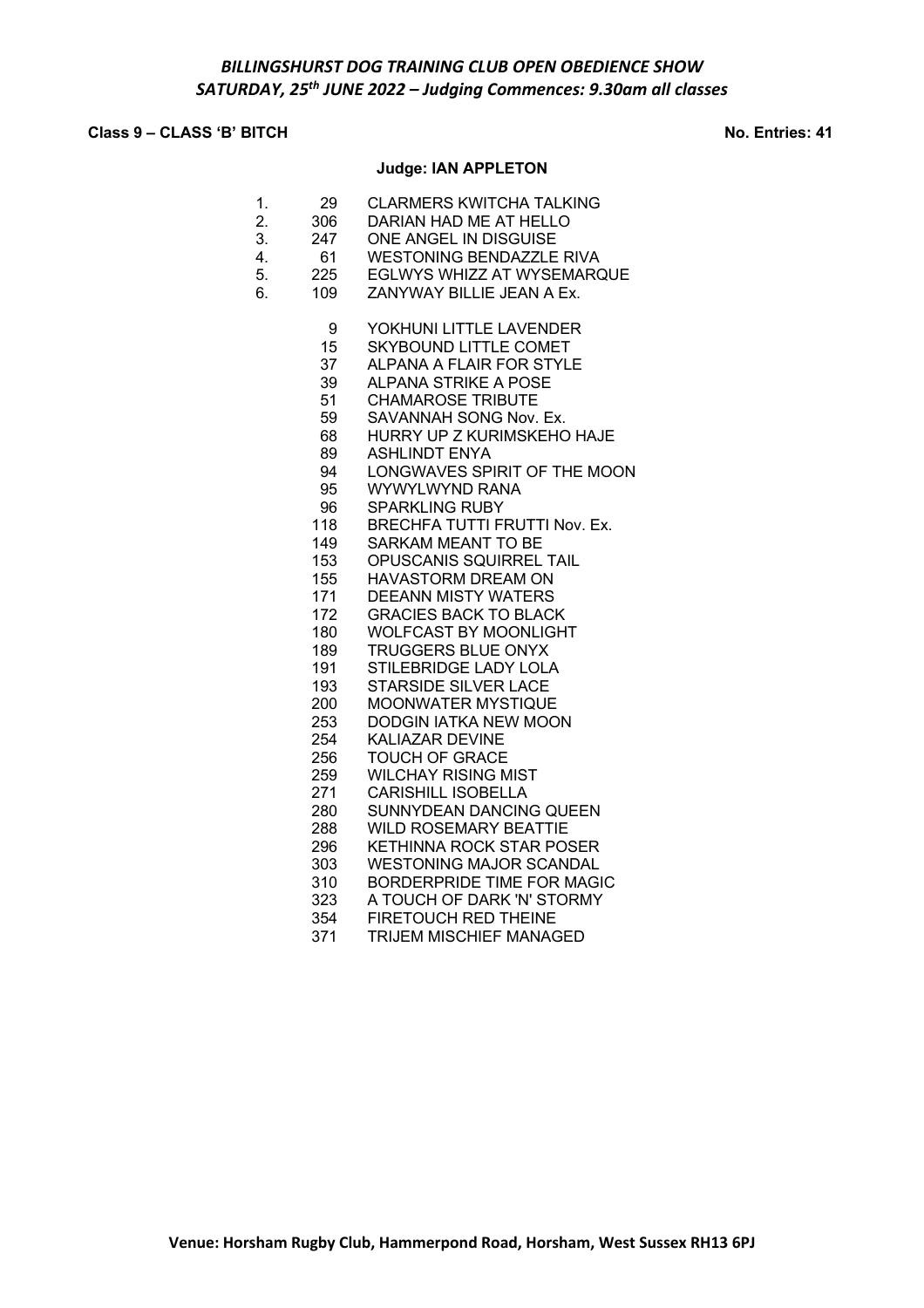## **Class 10 – CLASS 'C' DOG No. Entries: 34**

## **Judge: CAROLINE ELEY**

- 1. 291 BIRKCROSS GHOST RIDER
- 2. 221 BORDERPOPS BUZZ LIGHT PAW
- 3. 4 CHALKWELL WORTH A SHOT
- 4. 243 OUTTA THE BLACK A Ex. 5. 144 DUTCH NAVY SEAL
- 6. 300 BORDERLAIR BUSBY BOOTS
	- - 16 KETHINNA COMBINE HARVESTER OW C Ex.
		- 20 BIRKCROSS HERE'S GIZMO<br>32 JUPAVIA KEEP THE SECRET
		- JUPAVIA KEEP THE SECRET 45 PARISWAY SKYDANCER
		- 56 ARAWIN ST LEWIS BLUES
		- 93 TAZAEOS DIABLO OW
	- 137 DELANOR SECRET SURPRISE OW
	- 166 ZANYWAY GREAT EXPECTATIONS
	- 177 KALIAZAR CONAN
	- 188 OB. CH. LONGWAVES CLOUDY SKY
	- 190 SOLENTGOLD-GOLDHEART HARRY<br>203 ASCHENAR WICHITA
		- **ASCHENAR WICHITA**
	- 226 TREFYNOR DARCY AT WYSEMARQUE
	- 249 FIRETOUCH HE'ZZ SO SCRUMMY
	- 250 DODGIN THE ARTFUL DODGER
	- 257 MALARIDGE ETERNAL FLAME
	- 316 KINGSFARM BLACK CAVIAR AT QUILTERS B Ex.
	- 318 WOUGHSTOCK WOTCH FIRE AT QUILTERS
	- 322 STUBLEYWOOD TANTIVY TAM
	- 339 JUPAVIA STARS IN YOUR EYES AT HIGHFLEET
	- 342 ROSEHAUS ATHOS<br>348 BAWDENFLIGHT FA
	- 348 BAWDENFLIGHT FARKLEBERRY AT WAGGINMUTT
	- 349 HOUNDSWOOD HEYLIOS OF WAGGINMUTT
	- 356 BOOM BANG-A-BANG OW C Ex.
	- 358 SEAPOSER CALMER WATERS
	- 364 KENTREDECIM WATERTIGHT AT BAMBOOZLE
	- 367 BORDERPRIDE KEEP A SECRET A Ex.
	- 380 HOOKA WIVVA NEFF